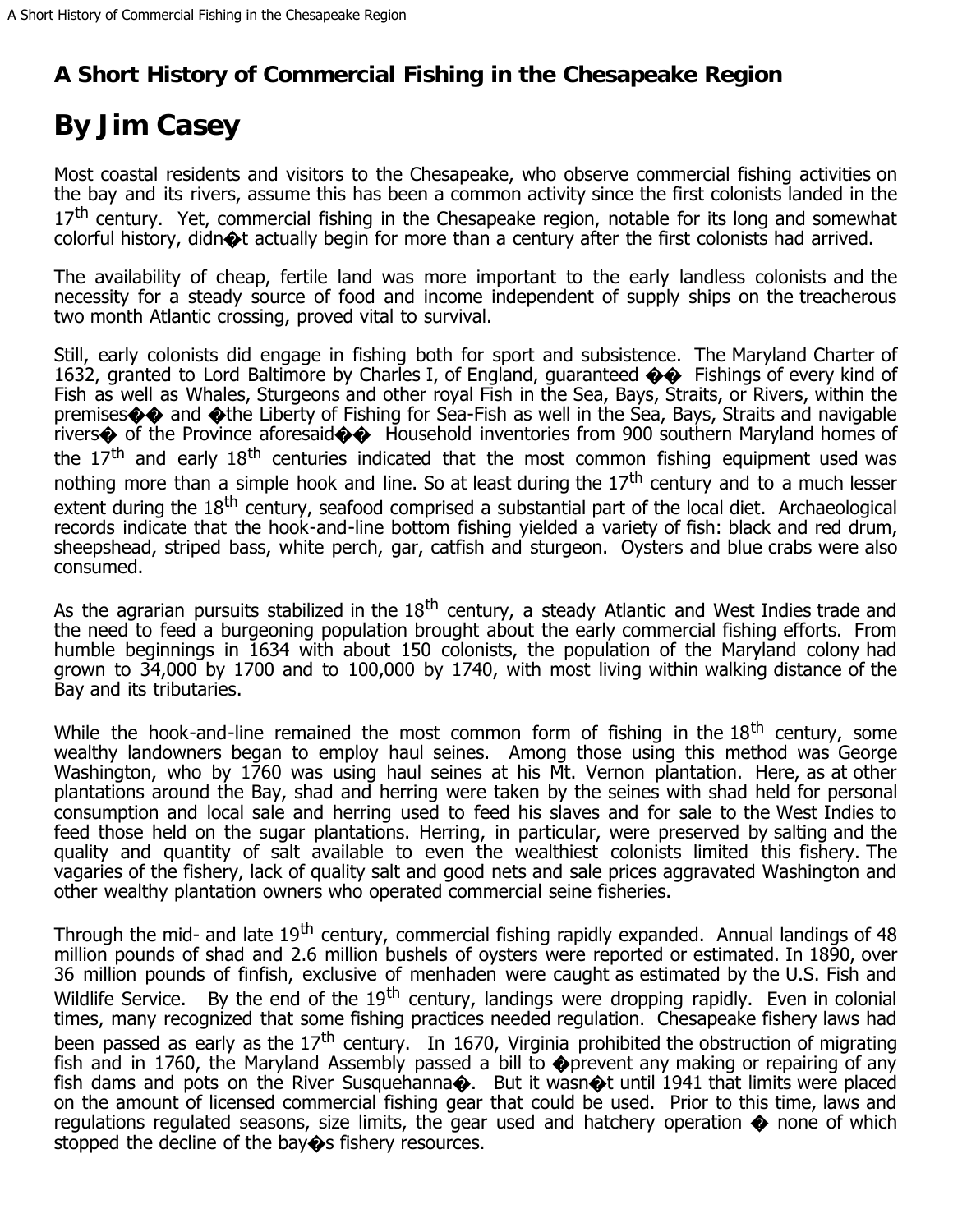Although some commercial catch data was collected during the  $19<sup>th</sup>$  century, those records are sporadic for some species and have little documentation or quality assurance. In 1929, Maryland began an annual program to collect commercial catch and effort statistics for fish and shellfish. Some efforts began even earlier and were particularly extensive. For oysters, the 1912 Yates Survey, a six year survey to delineate the legal boundaries of oyster bars, was an attempt to halt the sharply declining harvests over the previous twenty years. Between 1916 and 1929, new regulations restricting gear and cull size were instituted along with oyster taxes and seed and shell planting.

By 1880, regulations were also applied to blue crabs. Prior to 1873, the demand for crabs was confined to local residents living close by the bay. With refrigerated rail shipping beginning in 1873, the consumer demand for soft crabs yielded high profits. By 1878, canning of crabmeat was begun along with successful marketing, especially in the northern states. In 1917 Maryland prohibited the harvest of sponge crabs followed by Virginia in 1926. The latter state later reversed itself in 1932, permitting their harvest. The Great Depression, Prohibition, hurricanes and World War II caused substantial declines in markets and harvest of both oysters and crabs. In 1936, the crab pot was introduced into Virginia and into Maryland by 1939. For the previous 60 years, the trotline had been the principal gear but within 20 years, the crab pot became the dominant crabbing gear within both Virginia and Maryland.

During the 1950�s, recreational crabbing was first recognized as substantial and increasing. Later estimates held that recreational catch could equal as much as 40% of the commercial catch. Other finfish were also sought by commercial fishermen. In 1910, the harvest of menhaden for fish oil, fishmeal and fertilizer began. The increased use of nets and resulting commercial regulations on striped bass began during the 1920 $\diamondsuit$ s with gear restrictions and size limits. With the post-war use of nylon nets, catches increased substantially. Supporting this, a statement from the 1928 Bulletin of the U.S. Bureau of Fisheries indicated that while the productive Georges Bank produced about three tons of fish per square mile, the Chesapeake Bay produced about 11 tons of fish per square mile. Later estimates suggest that this latter figure was conservative.

Some minor fisheries also offered considerable employment to local watermen. Although the fishery for diamondback terrapin began declining after World War I, it continued until the 1940 $\diamond$ s. In the early 1920�s, prime terrapin would sell for as much as \$127 per dozen. Markets also existed for the hard clams from Pocomoke Sound near Crisfield and soft clams, particularly from the areas around Eastern Bay. The harvest of seaweed, primarily eelgrass, Zostera marina, was also important as it was used to pack soft crabs for shipping.

With the beginning of World War II, military demands for personnel and war materiel reduced the fishing effort on the Chesapeake. Following the war, many of the new products and equipment produced during the war effort would be employed in the fishing industry. The harvest also increased substantially. Within 5 years, crab harvest increased 10 million pounds annually. Within 2 years, catfish harvest more than doubled and in only a year, menhaden, American shad and striped bass harvests increased substantially.

During the same post-war era, the increase in leisure time, good roads and dependable vehicles, improved fishing tackle and boats resulted in a tremendous increase in recreational fishing effort, creating the first conflicts with commercial fishing interests. Striped bass, summer flounder, bluefish, spot and croaker and blue crabs were preferred by salt-water sportsmen and commercial fishermen alike.

Since the 1950,s, major changes have taken place in several important fisheries. Oyster resources declined substantially from the combined effects of disease, harvest and weather conditions; striped bass populations declined to such a low point that a 5-year harvest moratorium was instituted, resulting in a significant resurgence of the species with a stringent harvest quota system; fish kills became commonplace; in spite of natural disasters, the blue crab boom continues but concern over increasing harvest pressures by both commercial and recreational interests results in harvest restrictions and a moratorium on new commercial licenses.